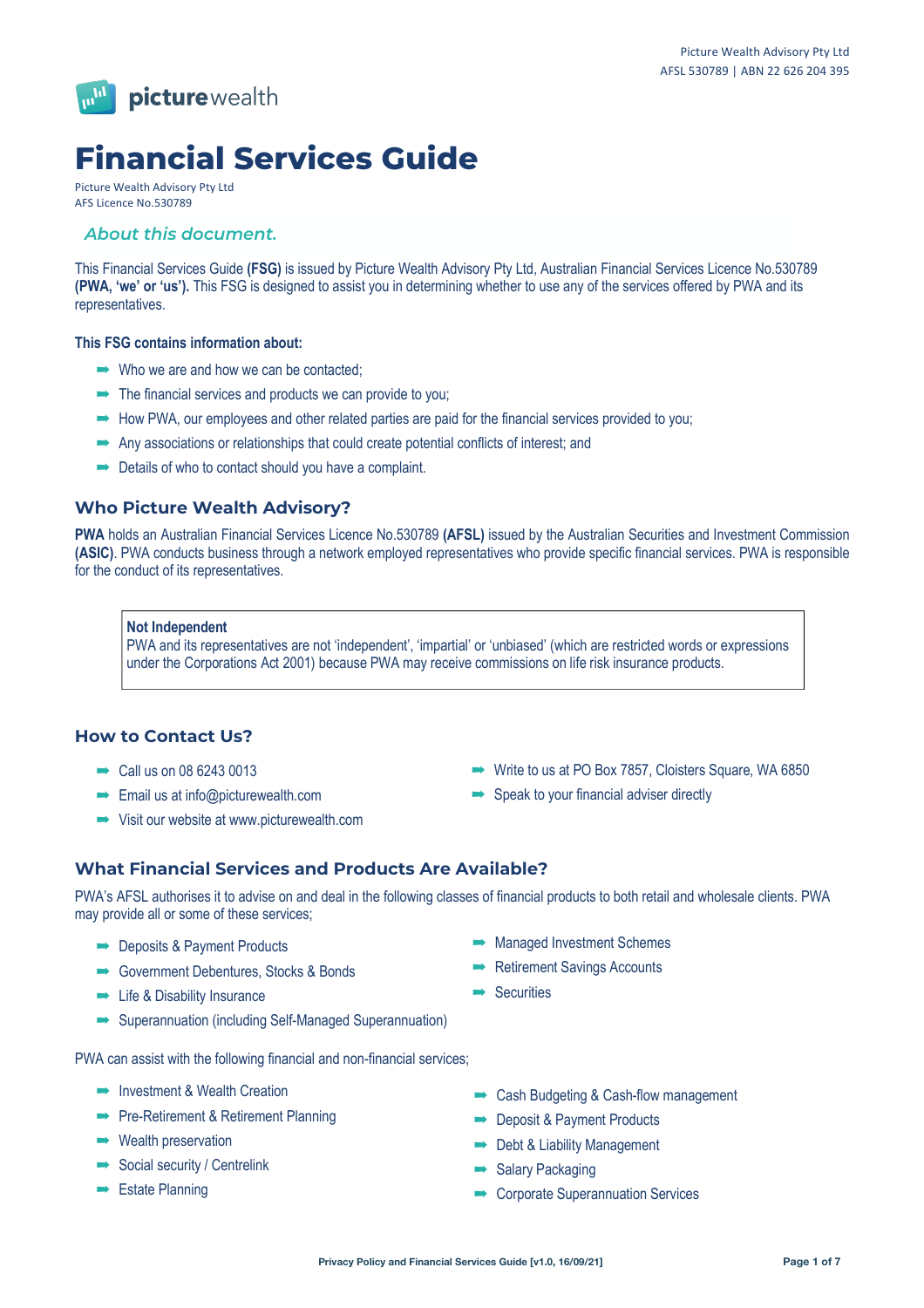# **What Other Documents Might You Receive?**

Depending on the services provided by PWA, you may receive the following documents. You should read these documents carefully before proceeding with any financial service or product.

## **Statement of Advice (SoA)**

All initial personal advice provided to you will be outlined in an SoA. The SoA will contain personal advice, the basis on which it is given, details of fees, commissions and information on relevant associations. The SoA is used for initial advice and further advice if your circumstances have significantly changed or the basis of the further advice has significantly changed from the previous SoA.

#### **Record of Advice (RoA)**

An RoA may be provided to you where your circumstances have not significantly changed or the basis of the further advice has not significantly changed from previous SoA. There are no limitations in relation to time or how you make your requests for a copy of the RoA.

#### **Product Disclosure Statement (PDS)**

You will receive a PDS if PWA has provided advice for you to acquire a financial product. A PDS will contain the key features of the financial product, significant risks and benefits, and fees associated with the financial product.

#### **Privacy Policy**

In order to provide you financial products or services and undertake the management and administration of those products and services, it may be necessary for us to disclose your personal information to third parties. PWA must provide you with a copy of our Privacy Policy. If you require an additional copy please ask or, download a copy from PWA's website at www.picturewealth.com

# **What Information Is Maintained in Your File, Can You Examine the Client File and Who May Access It?**

If you are provided with personal advice, PWA will maintain a record of your personal information including details of your objectives, financial situation and any recommendations made to you. If you wish to examine your file, please ask us and we can arrange access for you.

# **How Can You Give Us Instructions?**

You may specify how you would like to give us instructions. You can give us instructions or information verbally or in writing. In some situations, we will require your instructions to be in writing. We will advise you what information we need or what documentation we need you to complete and sign.

# **What Information Should You Provide to Receive Personal Advice?**

A representative must act in your "Best Interests" \_if providing personal advice. To assist our representatives in acting in your best interests, as well as helping us to advise you in an appropriate manner and protecting you throughout our relationship, we request you;

- $\rightarrow$  Supply accurate information about your personal circumstances, needs and objectives;
- $\rightarrow$  Update our representatives on any changes to this information;
- $\rightarrow$  Do not make any payments for investments, contracts or fees "made payable" to our representatives;
- $\rightarrow$  Never sign blank forms; and
- $\rightarrow$  Never sign any form or agree to any recommendation without fully understanding what you are signing or agreeing to.

You have the right to withhold personal information, but this may have an impact on the appropriateness of the advice you receive. You should read any warnings contained in any advice document (whether SoA or RoA) carefully before making any decision relating to a recommended financial strategy and/or product. Our representatives will request you sign an acknowledgement if you do not wish to provide complete information or if they believe that the information is not accurate.

# **How We and Our Employees Get Paid?**

## **All Fees Are Payable to PWA**

PWA can be paid fees from you directly, from your superannuation and investment products or commissions for retail insurance products, or a combination of these payment methods. We will discuss and agree with you the fees for our services before any services are provided.

PWA receives all remuneration for services provided by our representatives. From this PWA pays its employees a salary and in addition, may at its sole discretion, pay its employees bonuses, based off client satisfaction, business outcomes and risk management.

Following is a guide as to how commissions and/or fees may be charged. If you choose to receive personal advice, the Statement of Advice you receive will detail the specific payments in relation to the products recommended.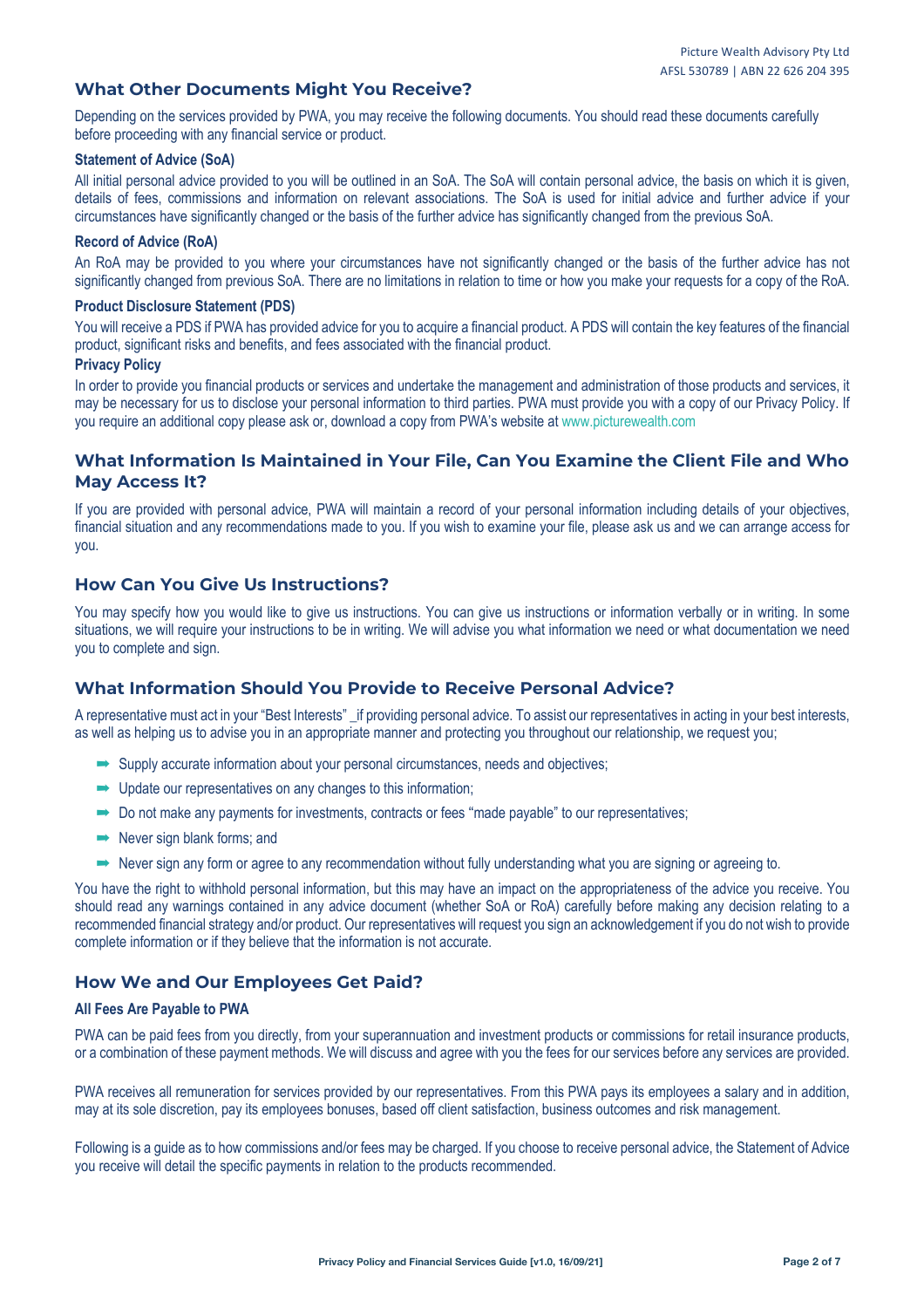# **Financial Planning and Administrative Services What we are Paid**

We may charge you a Fixed Rate Fee, Hourly Rate Fee or Asset Scale Fee or a combination depending on the complexity of services provided and the time and effort in the work done for you. The fee may be a one-off fee or payable in instalments over a fixed term.

## **Personal Advice**

Where you receive personal advice, your SoA/RoA will detail all remuneration and other benefits associated with the advice. All fees and commissions disclosed in the SoA/RoA are payable to PWA.

## **Retail Insurance Product Commissions**

PWA may be paid initial and ongoing commissions by retail insurance product issuers where you acquire any of the retail insurance products via our services. Where the commission in the first year is greater than that payable in later years, the maximum upfront (year 1) commission is 66% and the maximum ongoing (years 2+) commission is 22% (inclusive of GST). For example, for an insurance premium of \$1,000, the commission is up to \$660 upfront and up to \$220 each year thereafter.

Where upfront and ongoing commissions are the same, there is no legislated maximum however product providers generally pay up to 33%. Where the insurance product(s) was purchased prior to 1 January 2018, we may continue to be paid commissions in the same manner as what would have previously been advised to you at the time of obtaining the product(s).

## **Referral Fees**

If a third party referred you to us, and you consent, we may forward referral payments or commissions to the third party. These amounts do not involve additional costs. All fees and commissions are subject to GST.

## **Corporate Superannuation**

We provide administration services, technical support and general advice in relation to corporate superannuation and group insurances to employers and their employees. These services may include technical support to employers on superannuation obligations, providing administrative services for policy committee meetings, assisting employers with employee induction material and providing group education sessions to employees on superannuation topics. We may be paid for these services by the;

## **Employer**

An Employer Service Fee (ESF) may be applicable for the provision of these services. The ESF is charged as a fixed dollar amount and the fee is determined in consultation with and payable by the Employer.

## **Superannuation Trustee**

The superannuation trustee may engage us to provide administrative and other services to employers and members who use the trustee's superannuation fund. The fee for this service is determined in consultation with the superannuation trustee and payable by the superannuation trustee.

## **Group Insurer**

We may receive up to 22% (inc GST) of the base annual insurance premium for the provision of services to Insurance Only group policies and these are payable by the Group Insurer.

# **Does PWA Have Any Relationships or Associations with Financial Product Issuers?**

PWA has commercial relationships with several of Australia's leading life risk and wealth management product providers. These companies may engage with PWA in partnership arrangements.

Some product providers may also give PWA or our representatives non-commission benefits such as entertainment or sponsorship up to a maximum value of \$300 per annum. PWA maintain a Register to document any alternative forms of payment received. These registers are publicly available and must be provided within 7 days after request.

# **What Are The Costs?**

## **Advice Related Services (Inc GST)**

We may provide you with an initial meeting for which there may be no charge. Further meetings including the preparation, implementation and fixed term advice will be charged by one or a combination of methods as outlined below. You may elect to be invoiced directly for these fees to be paid to PWA or you may elect to have these fees deducted from your investments. An estimated cost of services will be provided to you before commencing any work.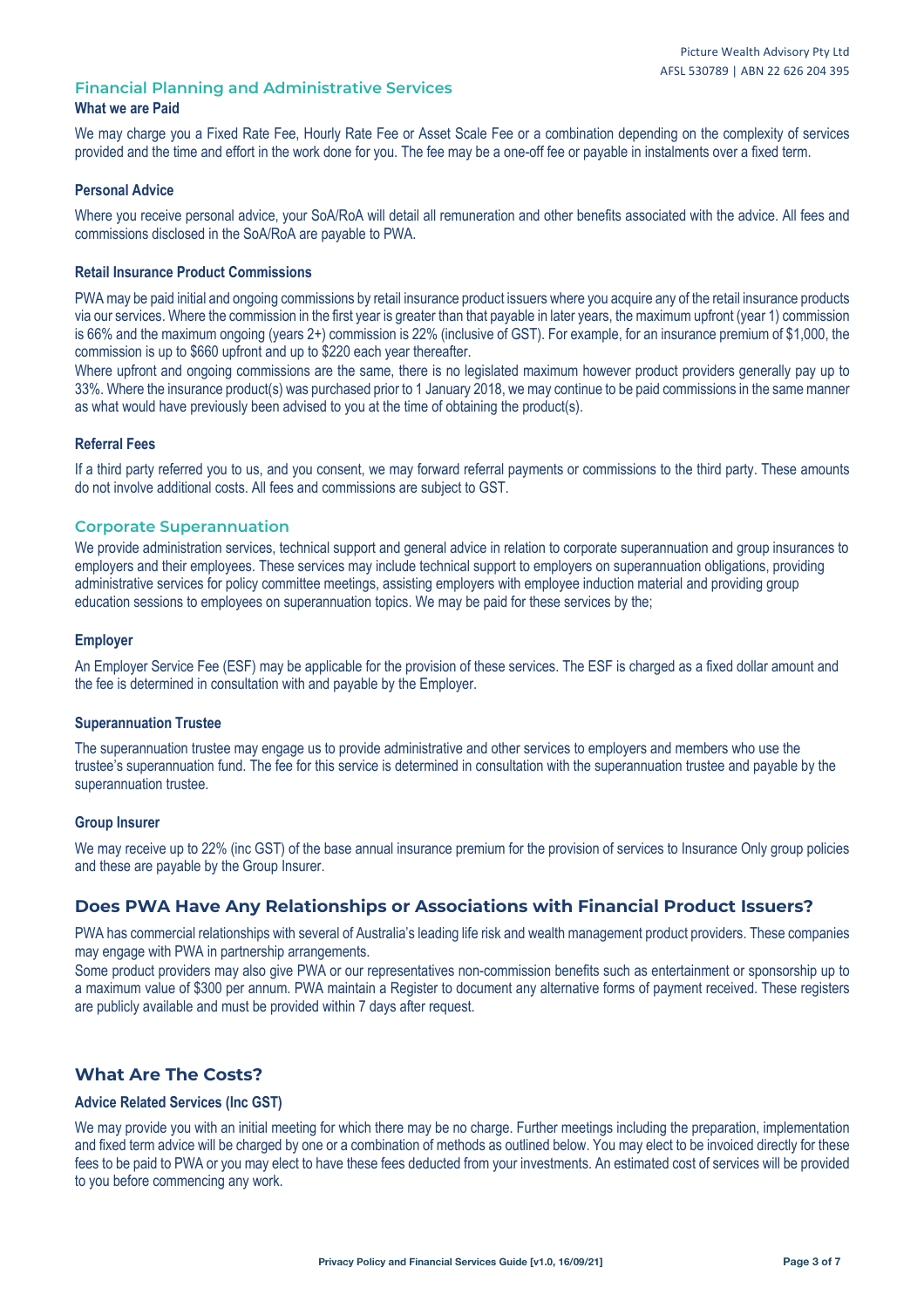#### **On-Demand Services (one-off)**

| <b>Fee for Service Hourly Rate</b>                                                                                                                                                                                         |                     |          |
|----------------------------------------------------------------------------------------------------------------------------------------------------------------------------------------------------------------------------|---------------------|----------|
| An hourly rate for the services we provide.                                                                                                                                                                                | \$0 to \$660 / Hour |          |
| <b>On-Demand Advice Preparation Fee</b>                                                                                                                                                                                    | From (Min)          | To (Max) |
| <b>Upfront Advice: Flat Fee</b><br>This is a one-off for the preparation of financial advice. You will be quoted and charged a flat fee based on the complexity                                                            | \$500               | \$25,000 |
| of the advice provided.<br>Please note the advice documentation preparation fees still apply where you decide not to implement our advice.                                                                                 |                     |          |
| <b>Implementation of Advice</b>                                                                                                                                                                                            | From (Min)          | To (Max) |
| <b>Implementation Fee: Flat Fee</b><br>This is a one-off fee to implement or make changes to your financial products. You will be quoted and charged a flat fee<br>based on the complexity of the implementation services. | \$0                 | \$10,000 |

## **Fixed Term Services (up to 12 months)**

| <b>Fixed Term Advice Fee (includes administration services)</b>                                                                                                                | From (Min) | To (Max) |
|--------------------------------------------------------------------------------------------------------------------------------------------------------------------------------|------------|----------|
| <b>Fixed Term Advice: Flat Fee</b>                                                                                                                                             |            |          |
| This is a flat fee payable for financial advice and related services, to be provided over a period of up to 12 months from the<br>date of your agreement.                      | \$0        | \$50,000 |
| Please note the advice documentation preparation fees still apply where you decide not to implement our advice.                                                                |            |          |
| <b>Fixed Term Advice: Asset Scale Fee</b>                                                                                                                                      |            |          |
| This is a percentage-based percentage-based fee for financial advice and related services, to be provided over a period of<br>up to 12 months from the date of your agreement. | $0\%$      | 1.5%     |
| Example: if your account balance is \$250,000 and you are charged 0.88%, PWA would receive \$2,200 per annum.                                                                  |            |          |
| <b>Administration Only Service Fee</b>                                                                                                                                         | From (Min) | To (Max) |
| <b>Administration Only Service Fee: Flat Fee</b>                                                                                                                               |            |          |
| This is a flat fee for administration services, to be provided over a period of up to 12 months from the date of your<br>agreement.                                            | \$0        | \$5,000  |

## **Insurance Commission**

| Life Insurance Commission (1 <sup>st</sup> Year only)                                                                                                                                                                                                                                                                                                               | From (Min) | To (Max) |
|---------------------------------------------------------------------------------------------------------------------------------------------------------------------------------------------------------------------------------------------------------------------------------------------------------------------------------------------------------------------|------------|----------|
| This is commission is payable by the insurance company and is a percentage of the insurer's base premium i.e. premium<br>excluding stamp duty, fire services levy, GST, modal loadings or any other government charges, taxes, fees or levies.<br>Example: if the annual premium was \$1,000, PWA would receive up to \$660 in the first year based on the maximum. | $0\%$      | 66%      |
| <b>Ongoing Life Insurance Commission (Year 2 onwards)</b>                                                                                                                                                                                                                                                                                                           | From (Min) | To (Max) |
| PWA may also receive a renewal commission from the insurance company each year while your policy is in force. This is<br>a percentage of the base annual premium you pay.                                                                                                                                                                                           | $0\%$      | 33%      |

# **Compensation Arrangements**

PWA has in place Professional Indemnity (PI) Insurance cover in accordance with s. 912B of the Corporations Act 2001. Our PI insurance, subject to terms and conditions, provides indemnity up to our sum insured for PWA, and employees in respect to the services provides under our AFS License.

# *What Should You Do If You Have a Complaint?*

If you have a complaint about the services provided to you, please take the following steps:

- 1. Contact your financial adviser and advise them of the details surrounding your complaint or contact the PWA Complaints Officer by telephone or in writing to the below listed contact details. PWA will try to resolve your complaint quickly and fairly. (08) 6243 0013 or compliance@picturewealth.com
- 2. If you do not get a satisfactory outcome, you have the right to take your complaint to the Australian Financial Complaints Authority (AFCA), GPO Box 3, Melbourne Vic 3001. Free Telephone call 1800 931 678 or Email info@afca.org.au. PWA is a member of this Service.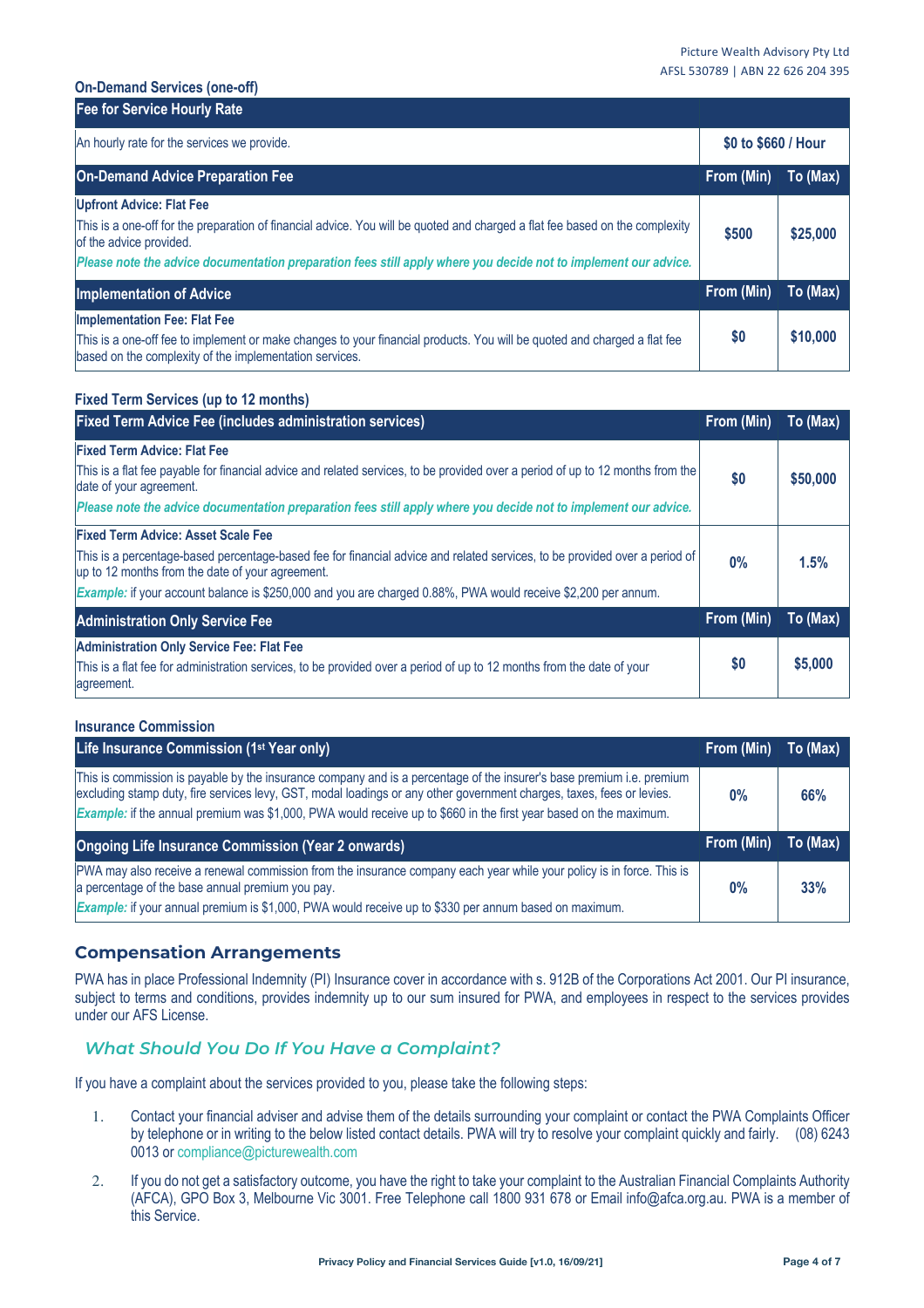

# **Privacy Policy**

Picture Wealth Advisory Pty Ltd AFS Licence No.530789

This policy applies to Australian Financial Services Licensee, Picture Wealth Advisory Pty Ltd (**PWA, 'we' or 'us'**), and our employees. This policy sets out how PWA collect and manage personal information we collect from you. The Privacy Act 1988 requires us to handle personal information in accordance with the Australian Privacy Principles.

## **Collection of Information – What Is Collected and Why We Collect It?**

Personal information means information, or an opinion about, an individual whose identity is apparent, or can reasonably be ascertained, from the information or opinion. When PWA provides you with financial services, we may be required by Corporations Act 2001, Anti-Money Laundering and Counter Terrorism Financing Act 2006 and regulatory requirements to seek to obtain certain personal information about you, including, but not limited to:

- $\rightarrow$  Your name, date of birth, TFN and contact details.
- $\rightarrow$  Information regarding dependents and family commitments.
- $\rightarrow$  Your occupation, employment history, employment circumstances, details family commitments and social security eligibility.
- $\rightarrow$  Your financial needs and objectives.
- $\rightarrow$  Your assets and liabilities (current and future), income and expenses.
- $\rightarrow$  Your superannuation and insurance details.
- $\rightarrow$  Your investment preferences, attitude or tolerance to investment and financial risk.

#### **Sensitive Information**

PWA may need to collect sensitive information if we organise insurance covers for you. Sensitive information includes health, race, genetic, etc.

We will only collect sensitive information that is reasonably necessary for us to perform our functions or activities in advising you and dealing with you.

## **How We Collect Personal Information?**

We collect personal and sensitive information in several ways, including:

- $\rightarrow$  Directly from you, such as when you provide the information at meetings, by phone, email, in data collection forms and when you visit our websites.
- $\rightarrow$  Indirectly from fund managers, superannuation funds, life insurance companies and other product issuers once you have authorised us to obtain such information or authorised other parties to provide us with this information.

#### **Are You Obliged to Provide Us Personal Information?**

You are not required to provide us the information that we request, or to allow us to collect information from third parties. However, where you choose not to provide us with the information we request, we may not be able to provide you with services that you have requested from us, and we may elect to terminate our arrangement with you. Importantly, if you provide either inaccurate or incomplete information to us, you risk obtaining products or services that may not be appropriate or suitable for your needs and may risk suffering a financial detriment or loss.

#### **What Happens If We Obtain Information About You Which We Have Not Solicited?**

Where we receive unsolicited personal information about you, we will consider if we could have collected the information if we had solicited the information. Where we determine that we could have collected the personal information from you, we will treat your personal information in the same manner as if we have solicited the information directly from you. Where we determine that we could not have collected the personal information, we will destroy the information or ensure that the information is de-identified as soon as practicable.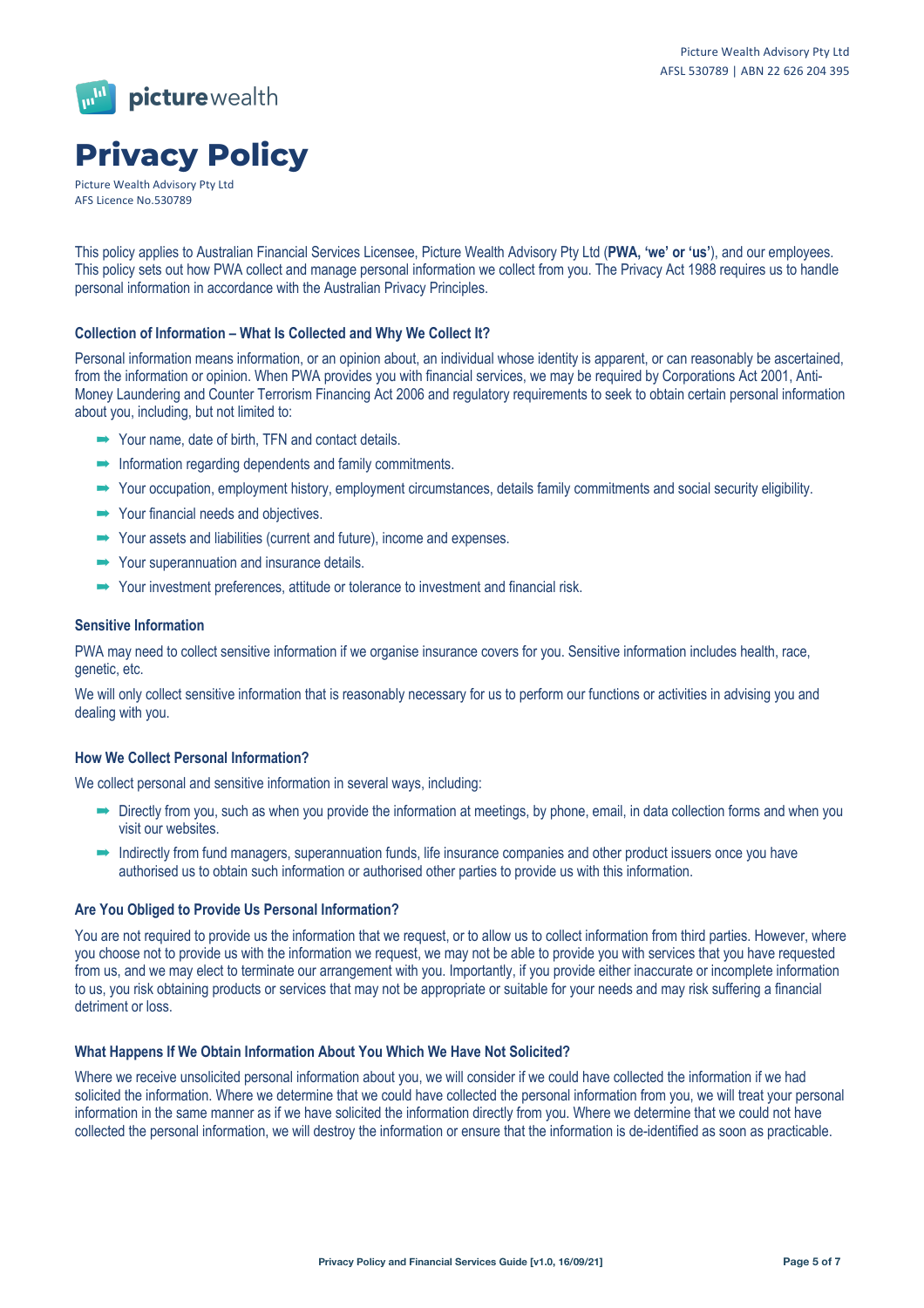#### **How We Use Your Information**

We use your personal information for the primary purpose for which the information was obtained. As an AFS Licensee, that will typically mean for the purpose of:

- $\rightarrow$  Providing financial services to you.
- $\rightarrow$  Implementing investment or risk management recommendations on your behalf.

We may also use the information for the secondary purpose of attempting to identify other products and services that may be of interest to you. We may also disclose your personal information to external associates and service providers who assist us to market our products and services. If, at any time, you do not wish to receive this information, you may contact us with this request.

#### **When We Disclose Your Personal Information**

We may disclose your personal information to the organisations described below.

- $\rightarrow$  Our Employees.
- $\rightarrow$  The product issuers of products and services that you have elected to acquire, vary or dispose of using our assistance.
- $\rightarrow$  Our external service providers.
- $\rightarrow$  Your professional advisers as authorised by you.
- $\rightarrow$  Our regulators.

For example, information may be disclosed to the following parties:

- $\rightarrow$  Product issuers for the purpose of giving effect to the recommendations made by us, and other organisations who support the products and services we offer.
- $\rightarrow$  Other parties involved in the administration of your financial products or insurance cover (e.g. custodians, credit reporting bodies, actuaries, call centres, mail houses, product registries, any persons who propose to guarantee (or have guaranteed) repayment of any credit provided to you, claims assessors etc).
- $\rightarrow$  Other professional advisers, including your solicitor or accountant as authorised by you.
- $\rightarrow$  Our external service providers (e.g. IT providers, professional advisers and contractors).
- $\rightarrow$  Government and regulatory authorities and other organisations, as required or authorised by law.
- $\rightarrow$  Any person considering acquiring, or acquiring, an interest in our business.

#### **Government Related Identifiers**

Although in certain circumstances we are required to collect government identifiers such as your tax file number, Medicare number or pension card number, we do not use or disclose this information other than when required, authorised by law or unless you have voluntarily consented to disclose this information to any third party.

#### **Cross-Border Disclosure of Personal Information**

We may transfer personal information to related bodies corporate or external service providers in locations outside Australia (including, but not limited to, the United States, Taiwan, Singapore, Finland, Belgium & Ireland) in the course of storing that information and when using or disclosing it for one of the purposes referred to above. When transferring personal information to foreign jurisdictions, we take reasonable steps to ensure the overseas recipient does not breach the Australian Privacy Principles in relation to the information.

#### **How We Store and Secure Your Personal Information**

We keep your personal information in your client file and our computer database. We take reasonable steps to ensure the personal information collected and held by us is protected from misuse, interference, loss, unauthorised access, and modification or disclosure.

Hard copy files are accessible to authorised personnel only and are appropriately secured. All computer-based information is protected using access passwords. Data is backed up regularly and stored securely off-site.

In the event you cease to be a client of ours, any personal information which we hold about you will be maintained for a minimum period of 7 years in order to comply with legislative and professional requirements. After this, the information will be destroyed.